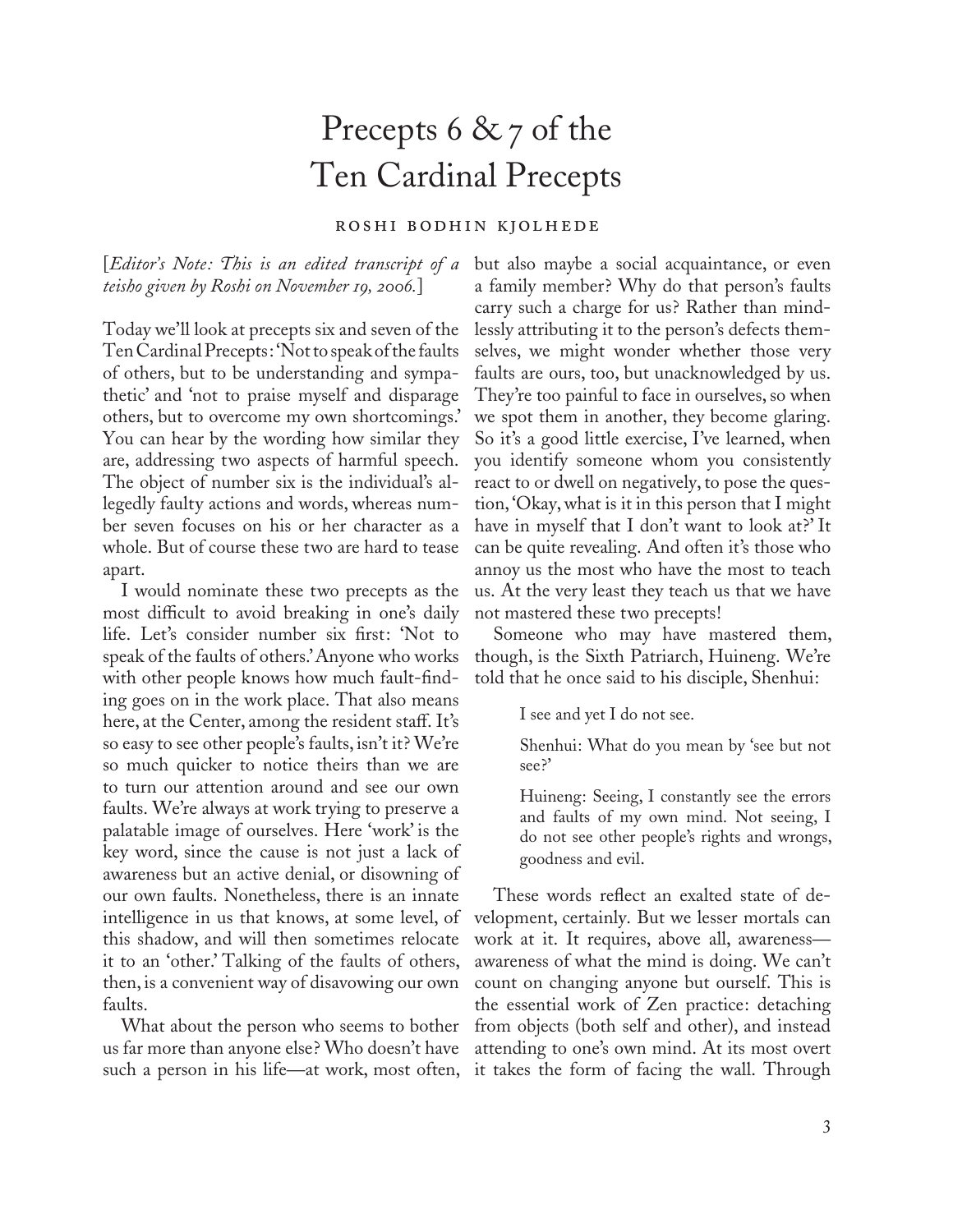

'Last Conversation Piece' by Juan Muñoz, Hirschhorn Museum sculpture garden, Washington, DC.

doing that—on a daily basis—we come to see through the world of phenomena to the mind's very source.

One of the most widely used delivery systems by which to speak of the faults of others is through gossip. It is also safe and easy, since the person who is the object of the gossip is not present. Thus gossip is usually rolled into the type of harmful speech prohibited by these two precepts. But the word offers some room for interpretation. A *Webster's* dictionary defines gossip broadly, as 'idle talk,' 'rumor,' or 'chatter.' To be sure, such talk is at odds with practice in its purest sense. But researchers in social psychology, anthropology, evolutionary psychology, sociolinguistics and social history are now presenting evidence that gossip can have positive values. Originally it was a positive or at least neutral term, deriving from 'God-sibb'—a person related to one in God—a close friend or companion. Sure enough, most of the recent research highlights the useful functions of gossip: facilitating relationship-building and group bonding, reinforcing shared values, and conflict resolution. 'It

is the human equivalent of what is called "social grooming' among our primate cousins," one article said. These findings certainly ring true in view of the fact that so many of us find gossip almost irresistible. Yet spiritual teachers, knowing what a diversion idle talk, chatter, and rumor are from serious practice, have warned against it throughout time.

Only about five per cent of gossip time is devoted to criticism and negative evaluation of others, the research shows. But what a toll this five per cent takes on our peace of mind! In a column of hers, Ann Landers once reprinted an indictment of negative gossip called 'Remember Me?':

My name is gossip. I have no respect for justice. I maim without killing. I break hearts and ruin lives. I am cunning and malicious, and gather strength with age. The more I am quoted, the more I am believed. I flourish at every level of society. My victims are helpless, they cannot protect themselves against me because I have no name and no face. To is the figure of the model of the harder the harder of the harder mendover in the harder mendover in the fact that so many of us find gossip it irresistible. Yet spiritual teachers, know-<br>and. These findings certainly ring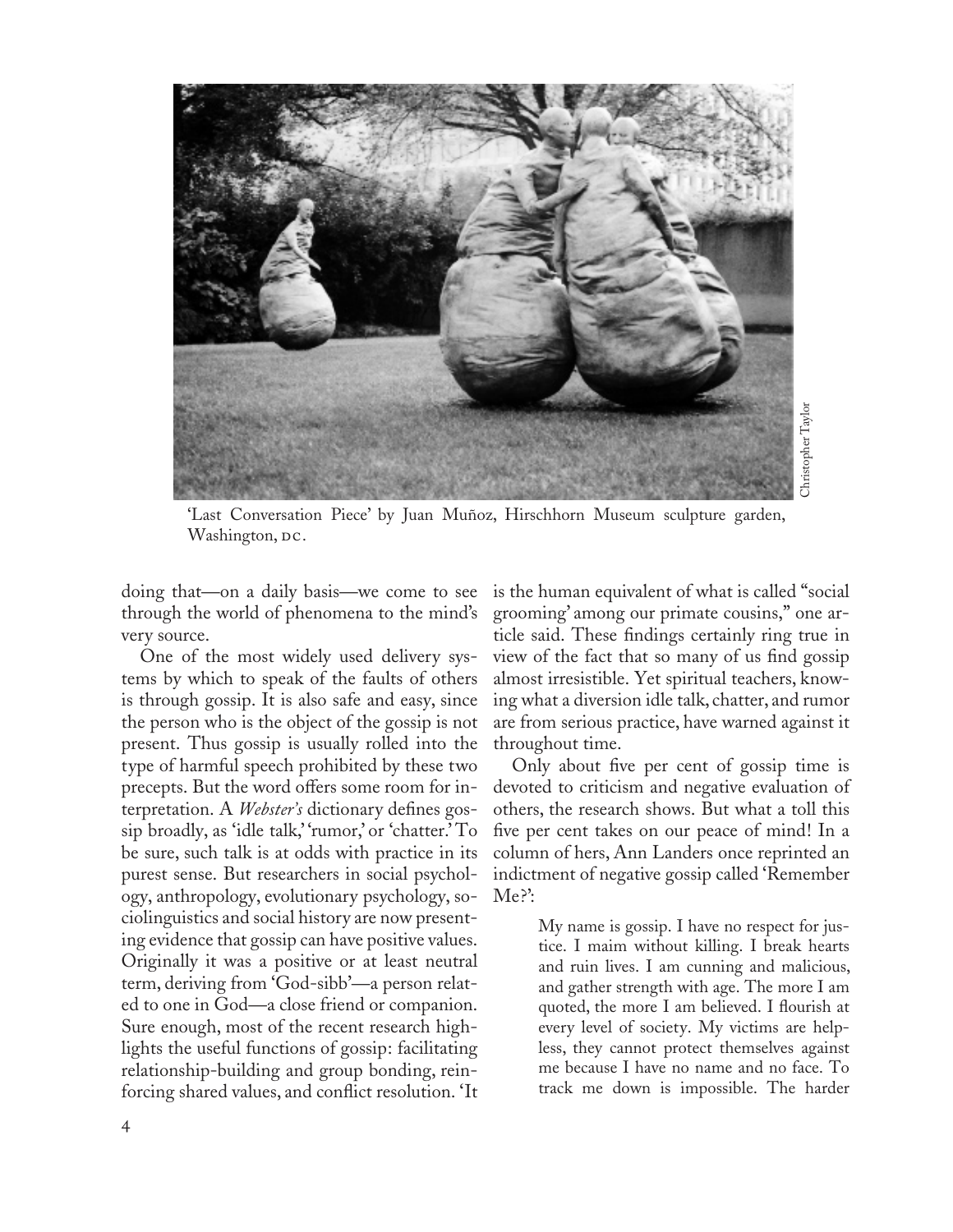you try, the more elusive I become. I am nobody's friend. Once I tarnish a reputation, it is never quite the same. I topple governments and wreck marriages. I ruin careers, cause sleepless nights, heartache and indigestion. I spawn suspicion and generate grief. I make innocent people cry in their pillows. Even my name hisses. I am called gossip: office gossip, shop gossip, party gossip. I make headlines and headaches. Before you repeat a story, ask yourself: Is it true? Is it fair? Is it necessary? If not, 'shut up.'

Because gossip, we're told, can be found in every society and every community, we might suspect that it has an evolutionary basis to it. Even so, that doesn't mean we should indulge in speaking of the faults of others and disparaging others. Although anthropologists recognize that surplus body fat originally had survival value, in more recent human history it has become a threat to health. Similarly, we seem to be wired to mate with many partners as a way to propagate the species, but in most cultures that evolutionary mandate, when pursued through adultery, causes a world of hurt. In the same way, we create unnecessary suffering through violations of precepts six and seven.

As long as we are at war with our own shortcomings we will be quick to find them in others. Conversely, finding ourselves unnecessarily criticizing others points us to shortcomings of our own. But this window into the mind is only opened by noticing ourselves. Before we can curb our impulse to find fault or repeat negative gossip we have to notice it arising. Self-awareness, then, is everything, and that we develop through sitting. Noticing what we're about to say before we say it—that's the pivotal moment. And too often, it's already out of our mouth before we notice. We let fly our gratuitous remarks and then later—a little later or a lot later—we have regrets for having repeated something we don't know to be true or that is simply nasty.

A good screen to apply as we're about to open our mouth consists of two questions: 'Is it true?' and 'Is it useful?' As to the first, do we *know* it's true? Who says it's true? Just because we heard

it, or because we heard it from more than one source, even, doesn't mean it's true. A device some people use to cover themselves on this is to preface the hearsay with, 'I don't know if this is true, but …' and then they repeat it. This caveat emptor, they imagine, leaves them in the clear, while propelling the rumor onward, with the next person saying the same thing—'I don't really know if this is true, but …' One of the many things I admired about Roshi Kapleau was his rejection of hearsay. One of my jobs during the years when I was his secretary was to 'keep my ear to the ground,' as he put it, and let him know of goings-on in the Sangha that might be good for him as the Center's Abbot to know about. Once or twice I related to him something I had heard, only to face an unexpected cross-examination: 'You heard it from whom? Did you hear that person say that? Did you see that yourself?' And when I admitted, 'Well, no…' he barked, 'Then I don't want to hear it! Don't tell me this!' No doubt his experience as a court reporter had taught him how unreliable second-hand information is.

Even when the story or information is true, we would do well to consider whether it is useful. Too often it serves no purpose—except to heighten the illusion that that person is fundamentally different from the speaker. Buying into the notion of separation is the closest thing we have in Zen to 'sin.' Speaking of the faults of others may cause no real harm to the other, but on oneself it takes a toll. In violating this precept we fracture our sense of unity with that supposed 'other.' Often we're left feeling sullied. What's more, we're broadcasting the fact that we see ourself as separate.

Most of the nickel-dime faults I'm aware of among people practicing Zen strike me as less consequential than the reactions to them that arise out of the stain of self-and-other. Furthermore, if the transgressor later owns up to them, his statement of contrition often seems to eclipse the transgression. When a student of mine voluntarily admits to some indiscreets conduct or habit of which he is ashamed, the particular transgression recedes behind the strength of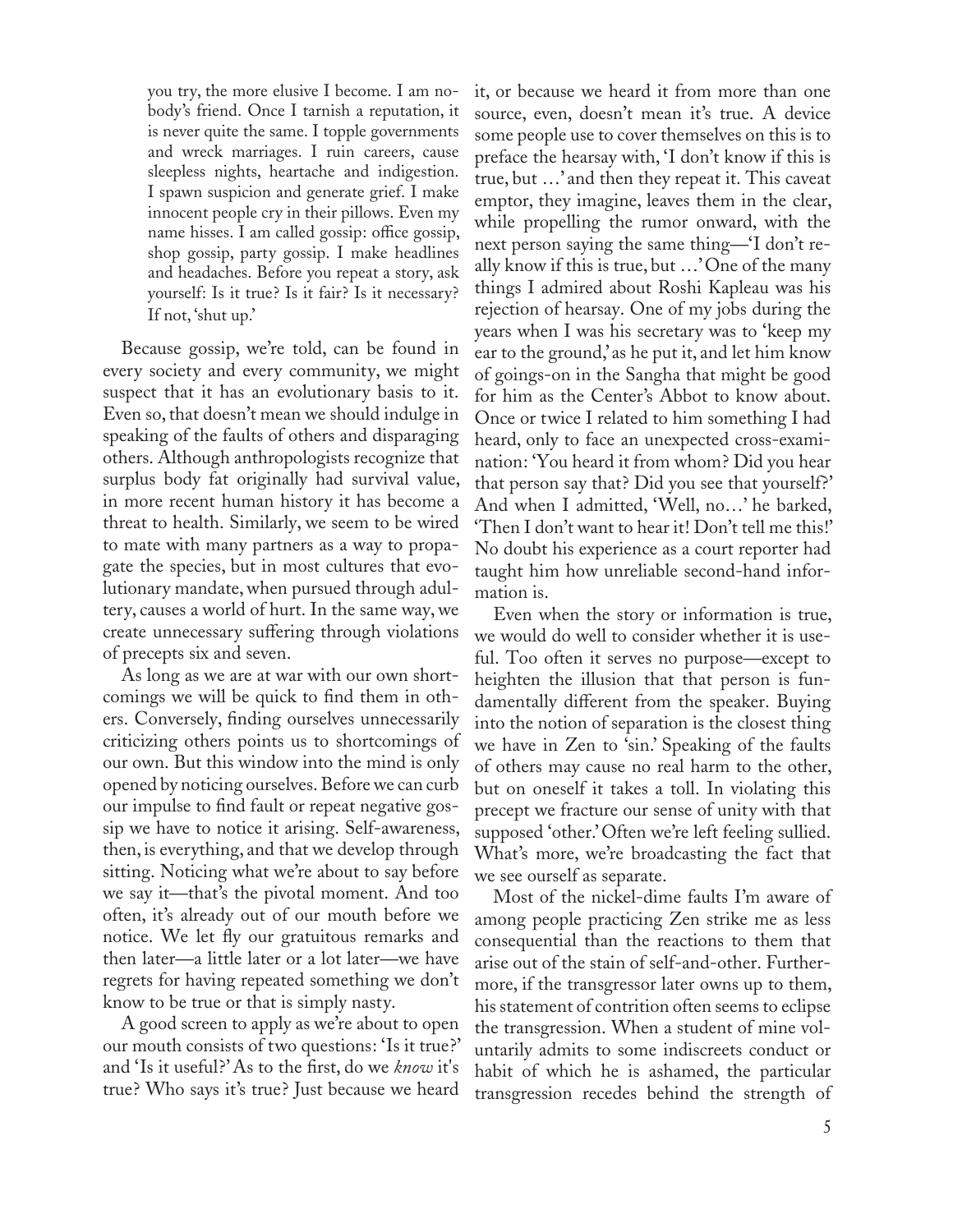character he has now shown in confessing it. I think, 'Okay, this is impressive—someone who can own up to what he did.' In addition to character, though, the person shows insight: in disclosing the transgression, he is demonstrating that he is disidentified enough with it to put it behind him. Now, I've never had anyone confess to something heinous. I suppose if someone admitted that they molest children, or had committed murder, that would be different.

Zazen is the ultimate antidote to the separation that prompts one to break these precepts. Through zazen, little by little we chip away at this sense of standing apart from others, and by doing so dissolve the stubborn habit of finding fault as well as praising oneself and disparaging others. But until we reach that point of purity where the thought doesn't even arise in our mind, we can deploy these words of Confucius: 'When you see a good man, think of emulating him. When you see a bad man, examine your own heart.'

0c-

Now let's focus more on precept number seven: 'I resolve not to praise myself and disparage others, but to overcome my own shortcomings.' This is something of an extension of number six. Although both emphasize speech, a stricter application of this precept widens the prohibition to include thoughts. Though we might manage to keep our mouths shut and not criticize people aloud, if we're doing it in our mind it's hardly a triumph. The core problem here is in judging others (negatively) and oneself (positively).

 There are so many subtle ways we can find to praise ourselves, either in words or in thoughts. And the same goes for disparaging others. But because in the deepest sense there is no 'other' apart from oneself, when we disparage a socalled other person we are disparaging ourself. In praising ourself we are claiming a special status that others don't share. Hence, 'I resolve not to praise myself *and* disparage others,' not *or.* They go together, don't they? When we praise ourselves, we are implying there is something wrong with the other, and when we disparage

others, we are implying that we're superior. It's like a rocker bar; when one side is pressed down the other goes up.

The precepts in their essence are not mere abstractions. They present in words that which must be understood beyond the words. The key determinant is not the person's action itself but the condition of his or her mind at that moment, not just the words but the spirit behind the words. The legendary eighth-century Ch'an master Chao Chou (Japanese, *Joshu*) famously declared, 'Most people are used by the twentyfour hours. I *use* the twenty-four hours,' which on the face of it sounds like a violation of precept seven. But because he had seen profoundly into the illusory nature of self-and-other, in that statement he was not bragging, but rather honoring the enlightened nature of the Self we all have in common.

Nor does one have to have experienced enlightenment to be upholding a precept while 'breaking' it in words. Zen training rests on a structure in which some people are charged with the responsibility of correcting others in order to help them, whether in the zendo or on the job. For them to refrain from 'speaking of the faults of others' in the literal sense would be neglectful—and even a violation of the spirit of precept six. The same would be true for work supervisors anywhere. So long as the criticism is constructive, and given directly to the individual in the interests of the greater good, it does not violate the spirit of the precept.

In relationships outside the workplace, too, speaking directly to someone about what you perceive as a fault of his can actually serve to bring you closer together. If your approach is skillful and grows out of faith in the underlying heart-mind that unites you, you are affirming that True Nature rather than betraying it. This is entirely different from carping about someone to a third party, or indulging in underhanded or devious disparagement.

Going outside the letter of a precept, however, takes us into perilous waters. It is all too easy to deceive ourselves, justifying fault-finding as serving the interests of the greater good when in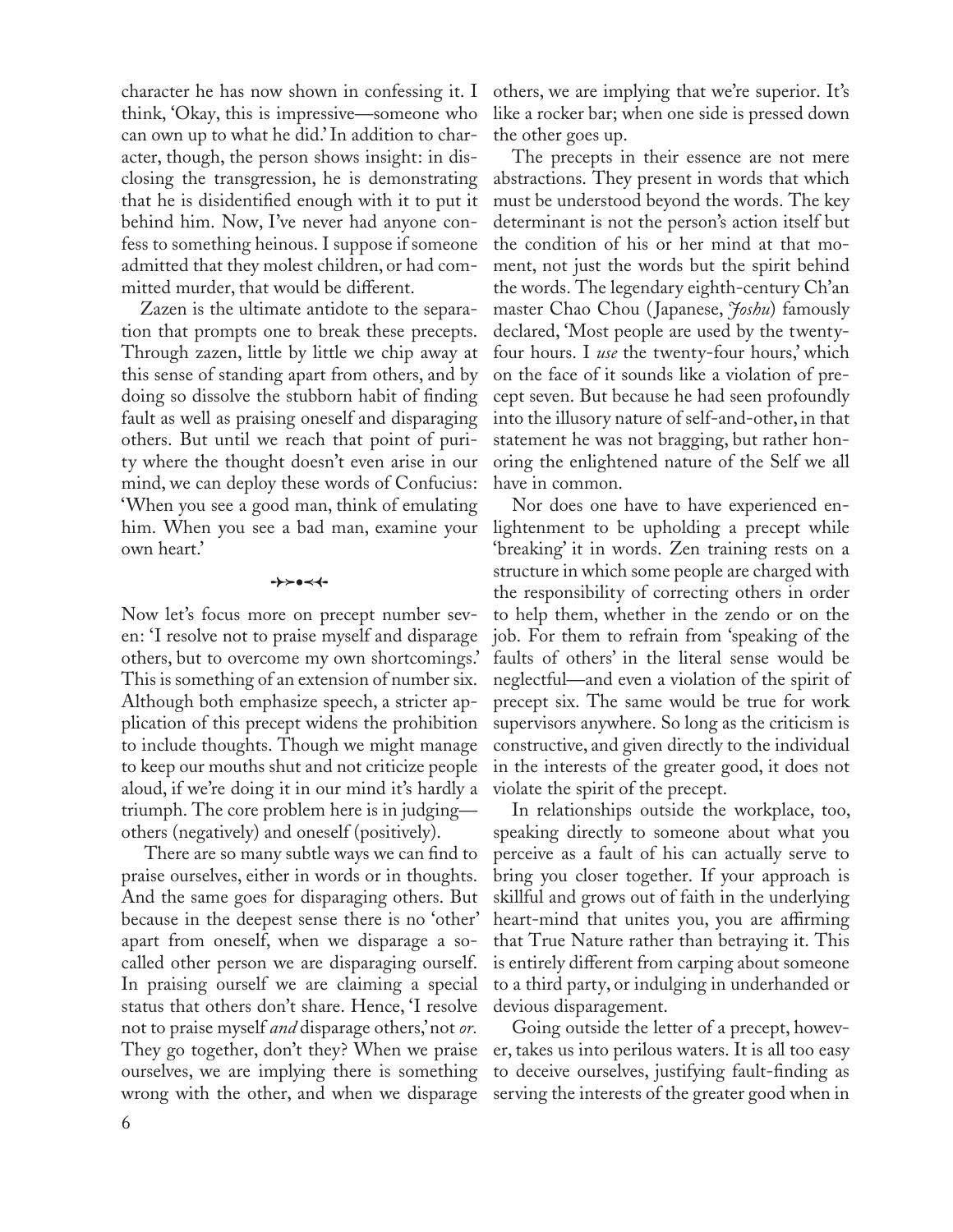

fact it arises out of a judgmental mind. For me, one of the trickiest challenges posed by these two precepts arises when I am told by someone that she is considering going to a teacher whom I know to be disreputable. If, for example, the teacher is notorious for seducing his students (or for allowing himself to be seduced by them), what do you say, if anything, to warn the student? If the notoriety is supported by credible reports given to me personally by more than one such victim, I may feel obligated to mention what I know about the teacher, especially if the woman is young and innocent and has directly asked me about him. But even then, my speaking of the teacher's faults leaves a bad taste in my mouth—in addition to possibly leaving the listener disillusioned. Yet if I don't speak up, and the prospective student later suffers at the teacher's hands, I would feel complicit in my 'noble silence.' Fortunately, I have faced this ethical dilemma only a few times.

Judging from my students' input as well as my own experience, violations of these two precepts have a way of coming back to haunt us in the

silence of zazen. During sesshin, especially, we often hear the echoes of our own careless gossip and disparaging remarks from the past, their volume amplified in the relative quiet of the mind. Such memories are painful and sobering—and the best preventive medicine for repeating such careless speech in the future.

an alternation of the state of the state of the state of the state of the state of the state of the state of the state of the state of the state of the state of the state of the state of the state of the state of the state An interesting way to look at these two precepts is to see how in violating them we betray the other eight as well. With respect to the first precept, not to kill, in speaking of the faults of others or praising ourselves and disparaging others we are implicitly denying the dynamic nature of the person. Every one of us is a work in process, living, breathing, and—especially through regular zazen—changing. None of us is a static ego entity, yet in disparaging others (or praising ourselves) we are, in effect, repudiating that mutable quality that is our essence, which is itself a kind of killing. At the same time we are, in our minds, depriving those others of their Buddha Nature—their nature to become Buddha, to realize their intrinsic perfection. Thus we are also violating the second precept (not to